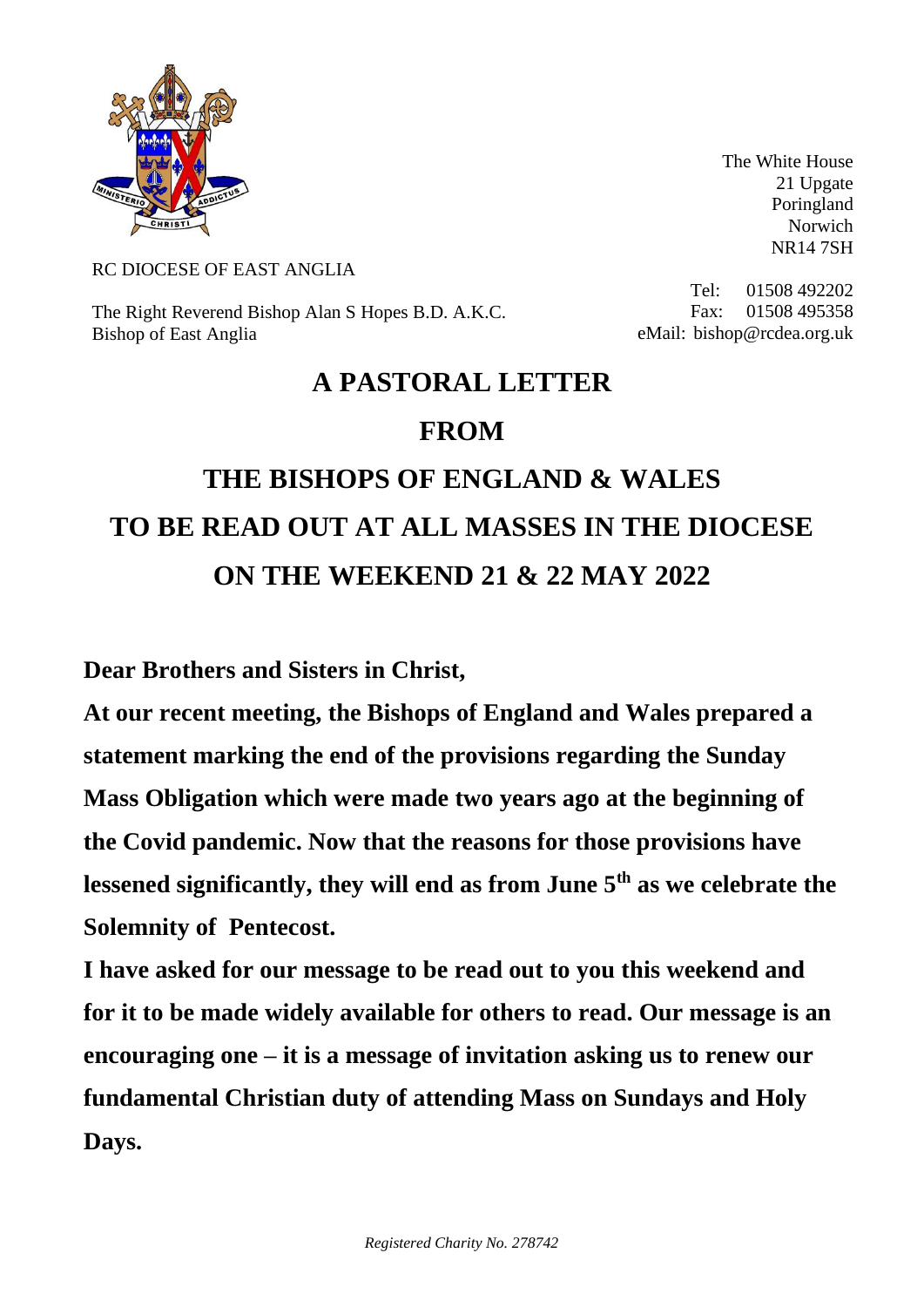## **Returning to Mass at Pentecost An invitation from the Bishops of England and Wales**

*This is the bread come down from heaven (John 6:58)*

A beautiful hallmark of the Catholic faith is the profound desire to participate in the Holy Mass and share in the Eucharist. We do so with deep gratitude and joy. The Eucharist gives the Church her identity - "The Eucharist makes the Church, and the Church makes the Eucharist." It enables us to worship Almighty God, to support each other on our journey of faith, and to be a visible sign of faith in the world. This hallmark is supported and strengthened by the precept that our fundamental Christian duty is to worship God by participating in the celebration of Mass. Attending Mass on Sundays and Holy Days is the greatest of all privileges, sometimes referred to as "the Sunday Obligation."

Since the beginning of the Covid pandemic, until the present time, we have shared with you our judgment that the situation of the last two years has meant that the Sunday Obligation has been impeded and has needed to be fulfilled in other ways. We thank God that this situation has now changed. The pressing challenges of the pandemic have lessened significantly. Most people have resumed the wide range of normal activities, no longer restricted by the previous Covid measures. We therefore believe that the reasons which have prevented Catholics from attending Mass on Sundays and Holy Days of Obligation no longer apply.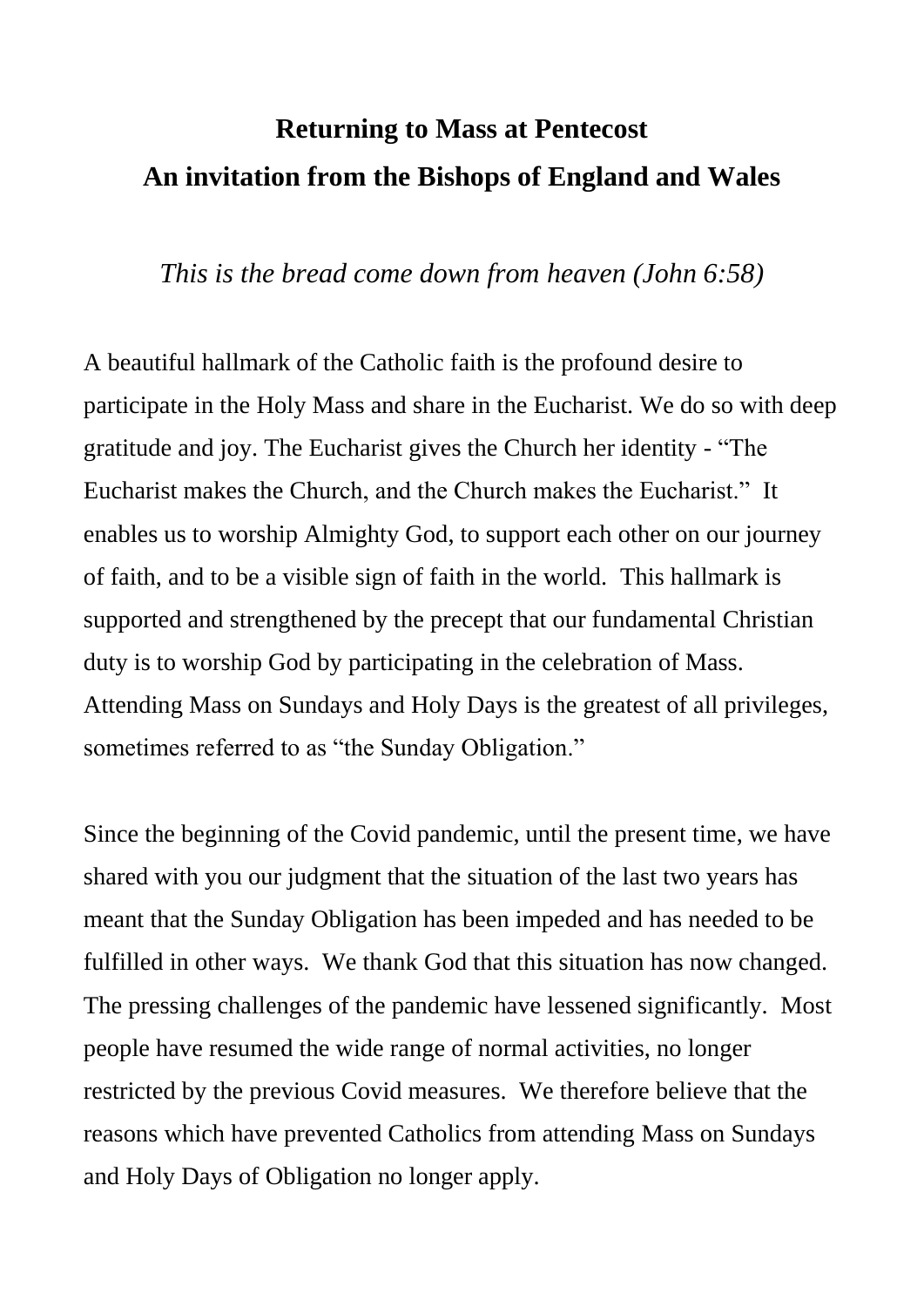We understand there will still be some members of our congregations who, for reasons of health, do not feel safe enough to return to Mass. It has always been the understanding of the Church that when the freedom of any Catholic to attend Mass in person is impeded for a serious reason, because of situations such as ill health, care for the sick or legitimate fear, this is not a breach of the Sunday Obligation.

Our Catholic people and parishes have benefitted during these difficult times from the online streaming of Mass and other services. "Virtual viewing" of Mass online does not fulfil the Sunday Obligation. It may, however, be a source of continual spiritual comfort to those who cannot attend Mass in person, for example those who are elderly and sick, for whom the obligation does not apply. In this context, we recognise gratefully the ministry of those who administer Holy Communion to the elderly, sick and housebound.

We are grateful to our clergy, religious and lay faithful who have served our parishes, schools and communities with dedication and distinction throughout this pandemic. Now we look forward with renewed faith and confidence.

In the Holy Sacrifice of the Mass, the Lord's Supper, the Lord Jesus entrusted to us the precious gift of Himself. With humility, we glory in being a Eucharistic people for whom attendance at Mass is essential. Looking forward to the forthcoming feast of Pentecost, we now invite all Catholics who have not yet done so to return to attending Mass in person.